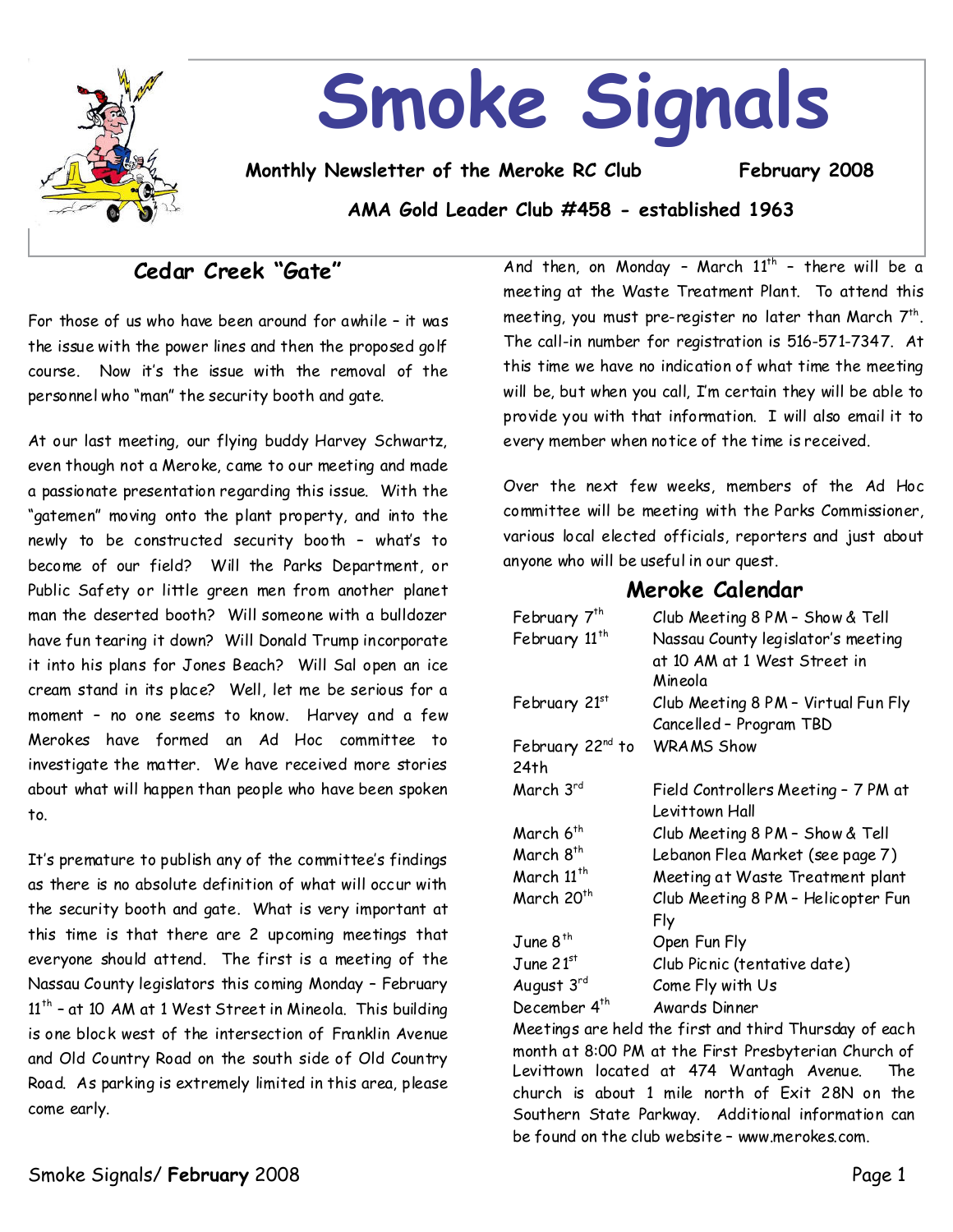# **Club Officers & Volunteers**

# **President's Message**

| President                      | Dave Bell<br>516-633-0034    | dave.bell 0323<br>@verizon.net |
|--------------------------------|------------------------------|--------------------------------|
| Vice President                 | Lou Pinto<br>516-785-6890    | mero ke36@aol.com              |
| Treasurer                      | Herb Henery<br>631-665-6274  | hahe nery@aol.com              |
| Recording                      | Al Weiner                    |                                |
| Secretary                      | 516-868-5674                 |                                |
| Corresponding                  | Curtis                       | curtisu@msn.com                |
| Secretary                      | Underdue                     |                                |
|                                | 917-213-4459                 |                                |
| <b>Board of Directors</b>      | Mark Klein                   | mclein@optonline.net           |
|                                | 516-326-0855                 |                                |
|                                | Ed Wiemann                   | eww46@man.com                  |
|                                |                              |                                |
|                                | 516-735-0733                 |                                |
|                                | Nelson Ramos                 | nel98rc@optonline.net          |
|                                | 631-420-2889                 |                                |
|                                | Ernie Schack                 | radioschack2@aol.com           |
|                                | 516-481-1814                 |                                |
| Chief                          | Bob Reynolds                 | mrbrew@optonline.net           |
| Field Controller               | 516-775-4377                 |                                |
| Asst Chief                     | Tony Pollio                  | rctony@optonline.net           |
| <b>Field Controllers</b>       | 516-794-9637                 |                                |
|                                | Ed Wiemann                   | eww46@man.com                  |
|                                | 516-735-0733                 |                                |
| <b>Field Safety</b>            | Tony Pollio                  | rctony@optonline.net           |
| Of ficer                       | 516-794-9637                 |                                |
| Smoke Signals                  | Russell Rhine                | rrhine@optonline.net           |
| Editor                         | 516-484-0368                 |                                |
| Membership                     | Tom Scotto                   |                                |
| Programs                       | To be named                  |                                |
| Education                      | Charlie Lando                |                                |
| Friends of Cedar               | George Carley                |                                |
| Creek                          |                              |                                |
| Building Program               | Charlie Lando                | Ernie Schack                   |
| <b>Archivists</b>              | Ron Berg                     | Stan Blum                      |
| Webmaster                      | Ted Evangelatos              |                                |
| Social (Coffee)                | Irv Kreutel                  | Al Hammer                      |
| Raffles                        | Mark Klein                   | Curtis Underdue                |
|                                | Nick Guiffre                 |                                |
| Show and Tell                  | Ben Corbett                  |                                |
| Video Librarian                | To be named<br>Mark Klein    | Dave Bell                      |
| Come Fly With Me               | Ernie Schack                 |                                |
| Open Fly-In<br>Monthly Fun Fly | Bob Reynolds                 | Tony Pollio<br>Gene Kolakowski |
|                                |                              |                                |
| One Fly<br>Picnic/Dinner       | Ted Evangelatos<br>Al Weiner | Chris Mantzaris                |
|                                | Nick Guiffre                 |                                |
| <b>Contest Directors</b>       | Allen Berg                   | John De Sena                   |
|                                | Tony Pollio                  | Ernie Schack                   |
|                                | Tom Scotto                   |                                |
| <b>Flight Instructors</b>      | Allen Berg                   | John De Sena                   |
|                                | Ted Evangelatos              | Douglas Frie                   |
|                                | Dan Gramenga                 | Mark Klein                     |
|                                | Gene Kolakowski              | Ken Mandel                     |
|                                | Tim Murphy                   | Tony Pollio                    |
|                                | Rick Porqueddu               | Bob Reynolds                   |
|                                | Bill Streb                   | Ernie Schack                   |
|                                | Al Weiner                    |                                |
|                                |                              |                                |

We all must agree that this winter, so far, has been very conducive to flying. We have had some very pleasant weather and I hope it continues into our regular flying season.

I am still looking for volunteers to run the Video Library and organize the Programs for this year. If you are interested in either, and I hope some of you are, please contact any of the Board members. Dr. Phil has mentioned that he will assist the person who steps up to take over the Programs, but he cannot do it all himself.

Not much has transpired from last month to now that I could share with you. We did finalize the schedule of events at the Aerodrome for the upcoming year and are now in the process of applying for the necessary sanctions from the AMA. We feel we have planned an exciting year ahead with some very subtle changes. As usual, we will be looking for volunteers to work these events, and I am sure you will be asked by the Committees responsible for the event to volunteer your time. Please try and find the time to volunteer. These events are Meroke sponsored events and as members, we need to support them. We have posted all the dates well in advance, have a look and mark your calendars accordingly so you can be available.

The Happy Fly (or whatever it might be called in the future) is being organized by Bob Reynolds and Gene Kolakowski. They plan to introduce new events and have some interesting prizes for the top finishers, so start practicing if you plan on competing in the Happy Fly. We would like to once again, compete against other local Clubs and this idea we are pursuing, but it is only in its infantile stages. As it progresses and if we make headway, we will keep you informed. Ted Evangelatos also has some changes to the Monthly One Fly, so again, practice. If you have any questions about these events, see Bob, Gene or Ted.

I am sure by now you have heard about the possible upcoming issue at Cedar Creek regarding the possible closure of the Guard Boothat the(continued on page 3)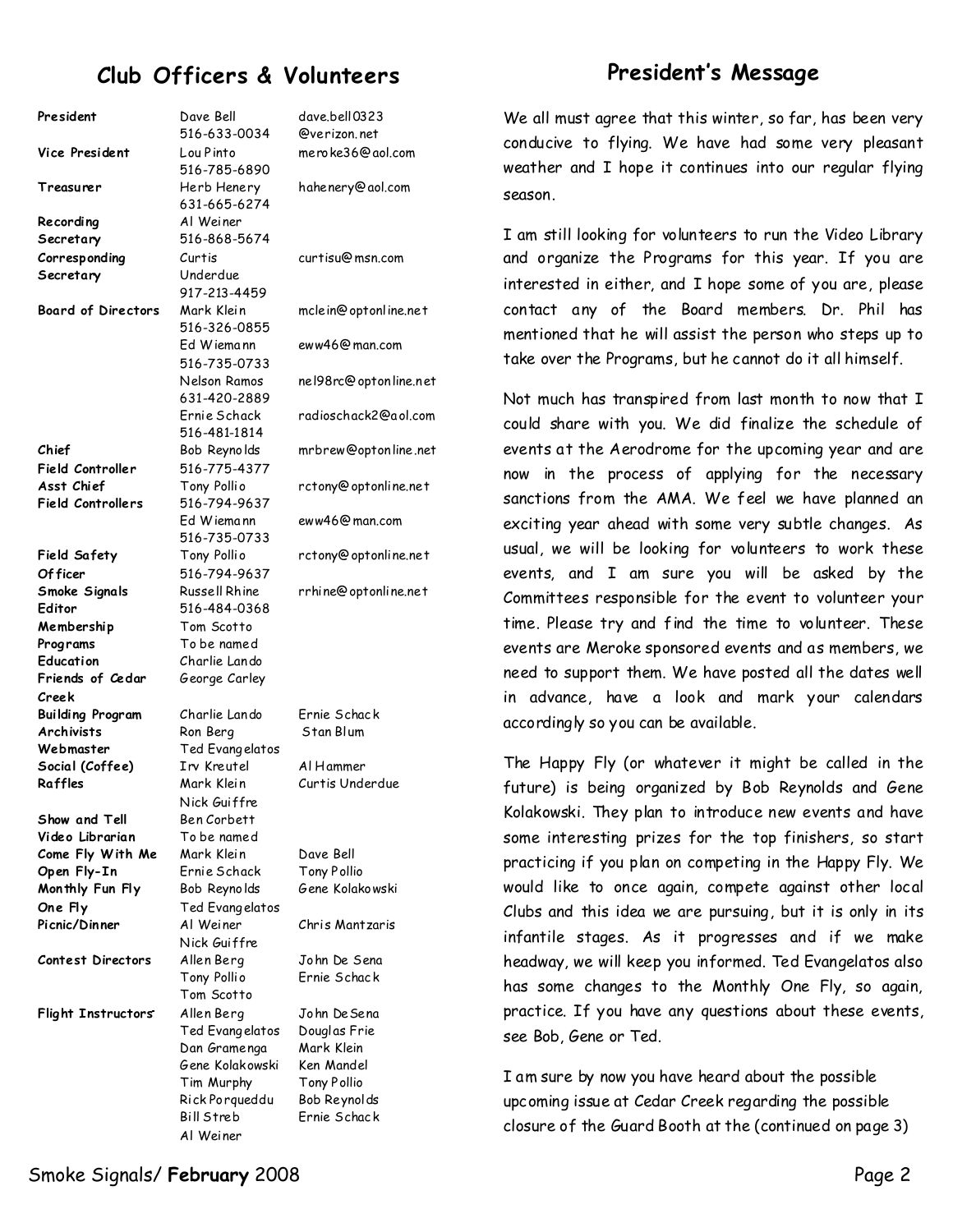(continued from page 2) entrance to the Cedar Creek Plant and the Aerodrome. As we find out more information, we will keep you informed by newsletter, at meetings and word of mouth. Again, this might affect all of us and other clubs, so please, if necessary, stay informed and please offer your time if needed .

As of this writing I am sure some of you have attended the Levittown Swap Meet and I hope you found what you were looking for. It's always a nice gesture to be able to support other Clubs in advancing the Hobby. Don't forget the WRAM Show soon approaching in February and the Lebanon Show in March.

As usual, if you have any ideas or suggestions to better our Club, please contact any Board member and make your voice heard. We are always open to suggestions.

Happy and Safe flying.

## **Letters to the Editor**

Hello:

Our club, the Rose City Model Flyers from Welland, Ontario, Canada used your plans and had two made for tryouts last season. Was very popular and a few more will be made. Thanks for the article ... keep up the wonderful website. Thanks.

Rob Rittner Vice President

Dr.Phil,

So the news is: Midwest makers of Aero-Gloss line will stop making dope and Topflight will stop making Lusterkote Spray. If you have a project that requires those paints, get them now...

As far as I know, SIG still supplies dope, as I purchased a few quarts of thinner and reducer last month. Just note that on orders of over 1 gallon there is a \$20 surcharge on top of the \$8 shipping & handling.

I can share my experience with 2 other paints.

The new one to the hobby folks is House of Kolors -Kustom Kolors. Just got some today from the hobby shop. It was a mix of Flat White and Bright Blue to get the color Sky Blue for the bottom of my VK Triplane. Added their spray reducer and airbrushed it over red on to Sig Coverall, and it was perfect. This paint is nitro, gas and fuel proof. It's normally used on drag bikes. They offer a wide variety of finishes. I have also sprayed the replacement for Hobby-Poxy and it's called Klass Kote. They will be exhibiting at the WRAM show.

This is heaver than Kustom Kolors (which is evaporation dry). Klass-Kote is a 2 part epoxy type paint. Klass-Kote is a superb finish but needs a good mask if sprayed. It brushes well, but I don't recommend it. Use it on a larger aircraft where finish weight is not critical. I sprayed a Super Chipmunk that will be flown this spring.

Lastly, Nassau Hobby is having their annual inventory reduction sale from February 11th through the 18th. They will have many mark-downs on everything -- trains, planes and automobiles. This is only an in-store sale.

Dennis Andreas

# **From the Editor**

We are losing fields all across the United States, and right in our own backyard - Hempstead Harbor is of concern. Hopefully the message from Roy Coniglio of the HHAMS (page 8) is good news for our friends up north. The people working on this issue are putting in long hours meeting with each other and with others in our community. No one says definitively that our field is in jeopardy; but why wait for something to happen. That's why the Ad Hoc committee is being extremely proactive in this matter. Your support is greatly needed. Attend those 2important meetings, ask what you can do and please - treat this issue seriously. Have any suggestions? Have any contacts within the Nassau County government? Send anything you have, yes anything you think useful to merokenews@optonline.net or call any of our officers.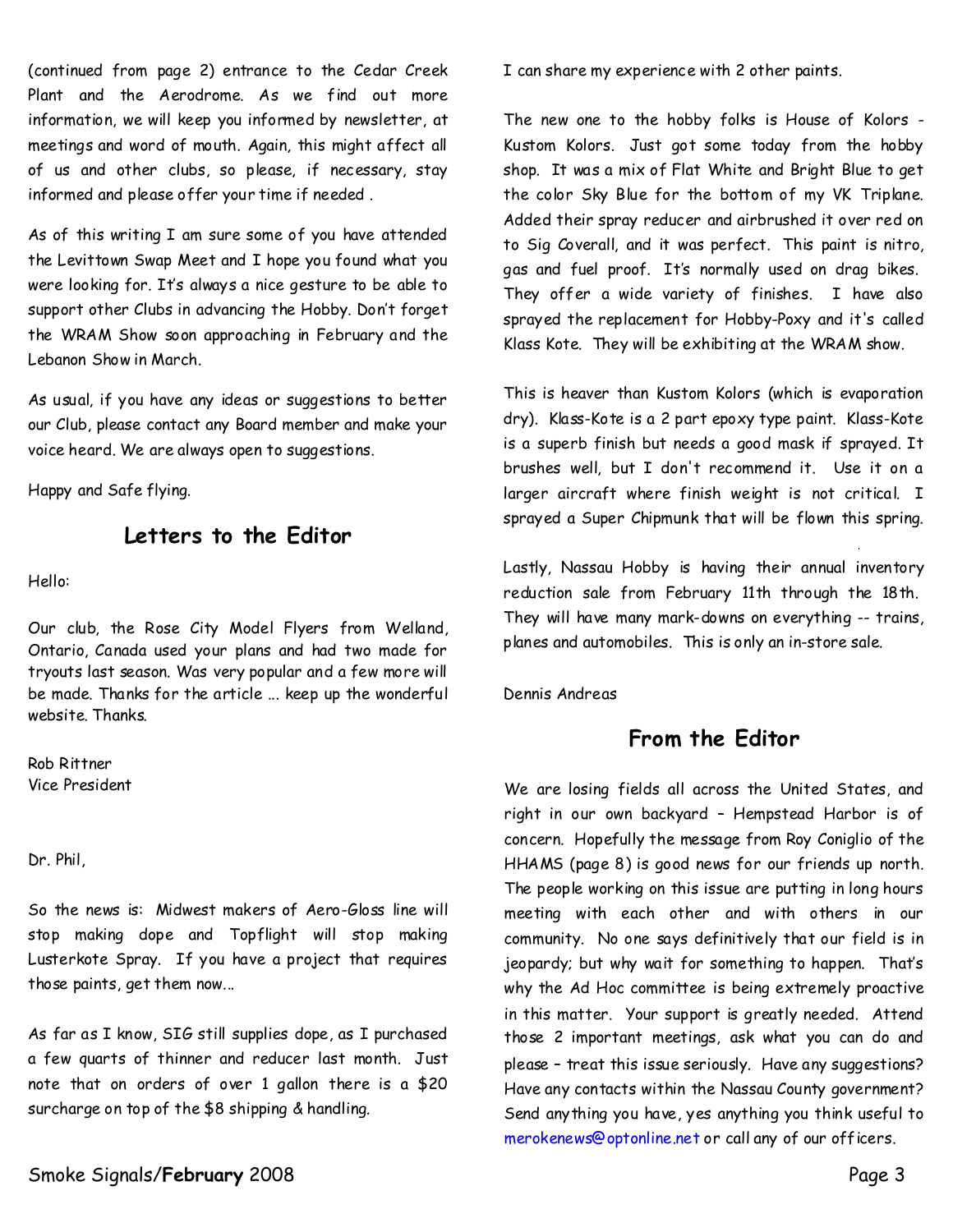# **Tech Tip** Li-Po Battery Storage

There are certain things you can do for long-term LiPo storage that will prolong the life of a battery pack. How and where the packs are stored is perhaps the biggest factor in prolonging their performance. Keep batteries in a cool dark environment and not in a place with temperature extremes such as a car, a trailer or an un insulated storage shed. High temperatures will destroy a battery in short order, so always keep battery packs out of the sun and heat. The other extreme is allowing packs to freeze; this will also damage them beyond repair. A refrigerator that maintains a temperature of about 40 to 45 degrees is just about the perfect place to store packs (do not use the kitchen refrigerator that has food in it). Allow the packs to come to room temperature before using or charging.

LiPo batteries do self-discharge—granted, at a very slow rate; but over time, they will lose their charge. Packs that go completely dead, or fall below 2.5 volts per cell, can be damaged beyond repair and thus become useless. Never store a discharged battery for long periods of time. Also, don't store a fully charged battery because the cells will drift and discharge at different rates and result in a pack in which the cells have become out of balance from one another. If left unbalanced, the cells in this battery pack will continue to drift farther apart after each charge and discharge cycle. The best thing to do is put the batteries away with a "storage charge" of about 3.85 volts. This gives each cell enough voltage to keep them stable for long-term storage. The cells will discharge at a similar rate and maintain a better balanced pack over time. When it's time for the charge and discharge cycles to begin, the battery pack will start the cycle in balance and will perform better. The other advantage of the 3.85V charge is that it still provides plenty of storage time before the pack reaches the low voltage minimum of 2.5 volts percell.

It is recommended that you label the battery with the date and type of charge (i.e., full or storage), as it's easy

to forget when you've last charged a battery pack. Also, when you charge the battery for the first time after storage, charge it at  $1\frac{1}{4}$ 2C until it is fully charged. This brings up all the cells at a slower rate and will help to keep them in balance.

Use these suggestions for LiPo storage to help prolong the life of your battery pack, so come spring, your plane will continue to perform at its best with lots of e-power.

# **Show & Tell**

We had 7 participants in the January Show and Tell:

- · Tim Murphy showed his \$80 Fong40 3D Fun Fly ARF with an OS 46AX
- · Ed Wiemann spoke about his new Thunder Tiger 4-stroke 75 and also his custom-built muffler for his Focke-Wulf
- · Tony Pollio showed his 1990 vintage Kyosho EP Concept helicopter that he converted over to a brushless motor
- Len Schroeder showed his Nitro Models Lama4 helicopter
- · Lenny alsospoke about the Top-Flite Elder that he built
- · Lou Pinto was up next with many of the useful tools that he bought from Harbor Freight
- · Finally, Ben Corbett spoke at length about the Century Hawk 30 helicopter that he acquired and how he set it up - Ben also won the prize, a set of hobby knives

# **2008 AMA Cards**

**IMPORTANT!**You need to show your new 2008 AMA membership cards to Herb Henerybefore the end of February as an updated list has to be sent to the AMA

# shortly. **February Birthdays**

- **2** George Carley
- **7** Jack Stone
- **11** Robert Colauhoun
- **12** Jack Tramuta
- Gene Kolakowski **16**
- **17** Nick Giroffi
- **19 Richard Boll**
- Ed Wiemann\*\*\*\*\*\*\*\* **23**
- **26** John Townsend
	- Big One **\***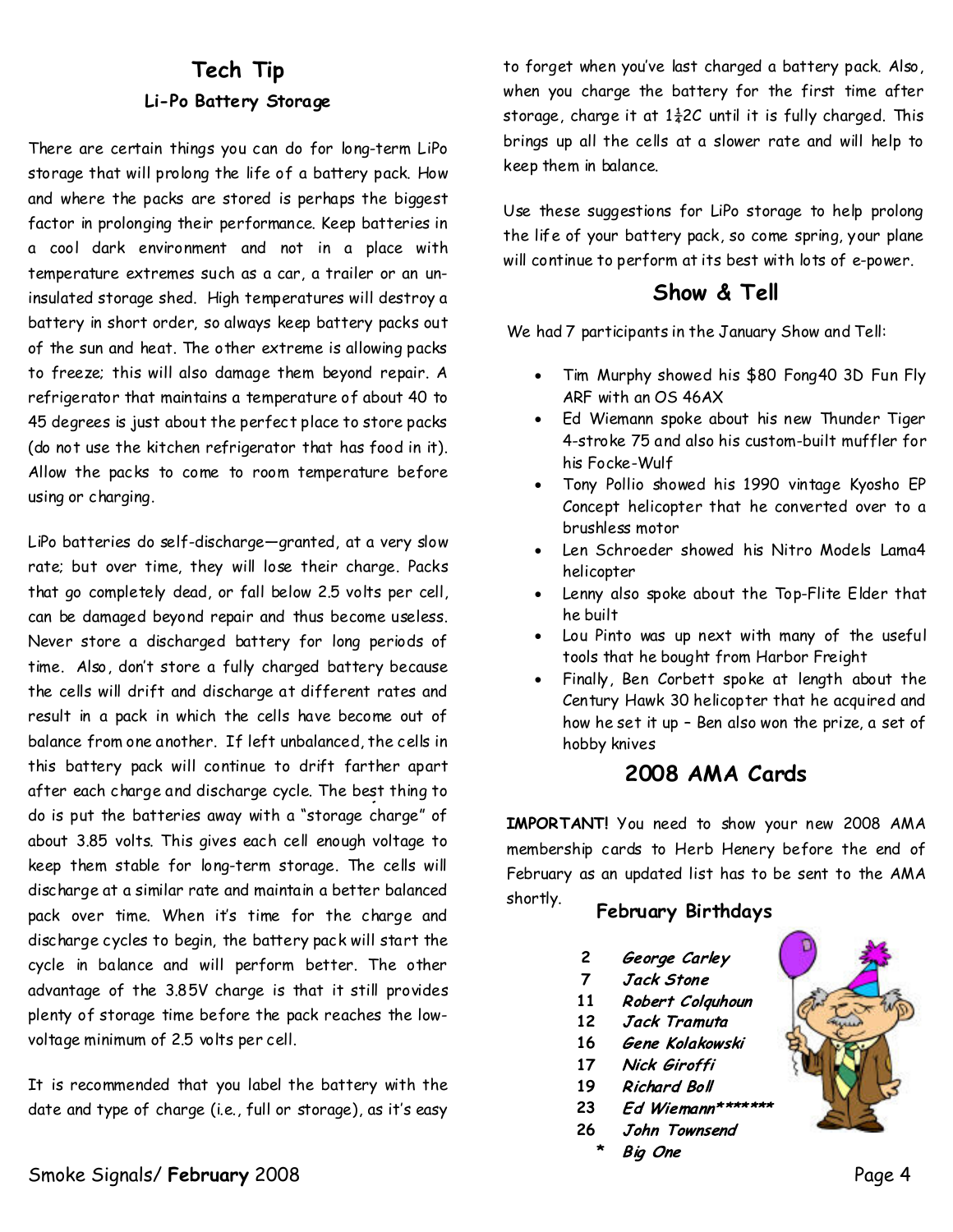# **Engine Myths Busted**

**When the air is moist, airplane engines should perform well because the air is denser.**

Air density may seem like a vague concept, but in fact, it is verywell defined by meteorologists. The density of any substance is simply the amount of mass in a given volume. For gases that are not confined, the density can vary with different atmospheric conditions. The denser the air, the more air molecules there are in a given space.

People and engines are similar in that both are air breathing machines. Both function best when the air density is at a certain level and lose performance as the air becomes less dense. Oxygen is the fuel, and the less we have of it, the lower our power output. Just as our breathing becomes labored as we hike up a mountain and the air becomes less dense, airplane engines can't produce sea-level horsepower. The more air we can get into the cylinder, the more fuel we can add to keep the correct fuel/air ratio, and the more power the engine will produce. Also, the propeller produces less thrust because it is less efficient in thin air.

Humidity has the effect of reducing air density. You may ask how that can be; water is obviously denser than air. The key is that we are talking about water vapor, not water. Water vapor is actually water in its gaseous state. According to scientific references, water vapor is approximately 5/ 8 the weight of dry air. If you doubt this, take a look at a cup of hot water; the rising steam is proof that water vapor is lighter than air. Given that water vapor is lighter than air, it is easy to see its effect on engine performance. For a given sector of air, the more water vapor present, the more the dry air will be displaced by the less dense, moist air. This less dense mixture will result in less oxygen for the engine and less power. Another way to look at it is that the water molecules are taking up space that would otherwise be used by dry air. Water molecules don't burn; therefore, there is less usable air for combustion. Less air means less fuel is needed to keep the correct fuel/air ratio and, consequently, less power.

Full-scale pilots are intimately familiar with the "three H's" that rob performance: high altitude, heat and

humidity. All of these cause a reduction in air density and engine performance. Another feature of our atmosphere is that warm air has the ability to hold more moisture than cooler air. Now you know why your takeoff roll is so much longer on a hot, muggy day.

## **Another Tech Tip**

The following tip by Mark Klein was published in the February 2008 issue of RC Report and brought to the Smoke Signals attention by Lou Pinto. For those of us who subscribe to RC Report, have a tip published and you will receive a free 2-year subscription to this great publication.



1. From Mark Klein, of New Hyde Park, NY. Many modelers cut oval or rectangular cooling air exit holes in their cowls. The problem with that is, it creates an air dam if it's not near the firewall. Mark lays out a trapezoidal shape, and cuts it on the front three sides, leaving the aft edge of the opening intact. He then bends it down, securing the front to the bottom of the firewall or a cross member with screws. When cutting outlet holes this way, a ducting baffle is formed for the air to escape. Ideally, the area of the outlet should be about three times the inlet for best cooling. Also, most of the fuel residues will exit through the duct, leaving the cowl's interior cleaner.

# **Calculating Gear Reduction Ratios**

It is useful to be able to calculate your gearbox's reduction ratio. First, count the number of teeth on the smaller pinion gear that's attached to the motor shaft. It may have something like 10 teeth. In turn, this pinion gear will mesh to a much larger spur gear, which might have, for example, 50 teeth. If you divide the spur-gear teeth (50) by the pinion-gear teeth (10; 50/10=5), the resulting number is referred to as a 5:1 reduction ratio. Using this ratio, a motor might turn at 10,000rpm while the prop turns at just 2,000rpm (1/5 the motor speed).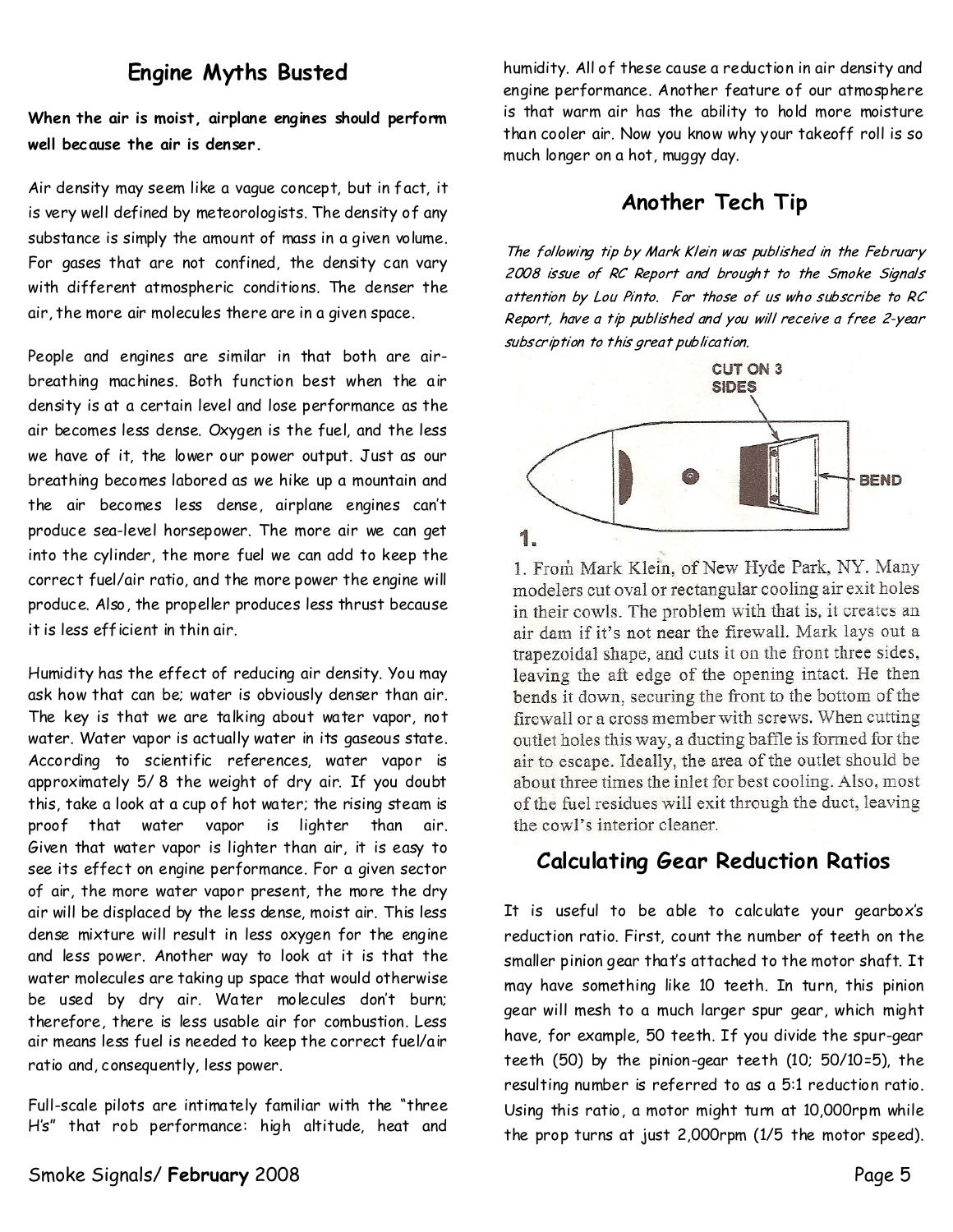### **Ask Dr Phil**

#### Hi Dr. Phil,

Many times while screwing control horns onto elevators, rudders, and ailerons my screwdriver slips inevitably putting a hole in my new airplane's covering. Any hints on how to prevent this from happening?

One good way of preventing your screwdriver from slipping is to take a small piece of fuel tubing about  $\frac{3}{4}$  of an inch long. Slide the fuel tubing over the tip of the screwdriver and then take the tip of the fuel tubing and slide it over the screw. The screwdriver tip is now tight to the screw and hopefully you will prevent any more slipping.

Dear Dr. Phil,

Since it's the building season can we have a little discussion on glues?

We sure can. I copied over some information from this great website www.airfieldmodels.com:

Most glues are of one of two types:

#### **Evaporation Types**

Glue is solvent or water-based and dries by evaporation of the solvent.

#### **Chemical cure types**

These glues cure by chemical process. They are further broken down to one or two-part glues. Two-part glues must be mixed in some ratio before the glue can be used. Two-part chemical-cure glues do not shrink significantly. One-part types may or may not shrink.

Excess glue can be wiped up with solvent while wet or scraped off with a razor blade after it is cured. Larger quantities can be mixed in a disposable container such as yogurt cups, tuna cans, etc. Some glues will melt plastic, but I have not had any problem mixing epoxies in plastic containers.

One-part glues that cure include Cyanoacrylates (AKA Super Glue or CA) and silicone sealant. Two-part glues include epoxies.

If you happen to say "dry" when you mean "cure" someone will undoubtedly correct you. Even though he's right, feel free to ignore him. For all practical purposes, "dry" and "cure" mean the same thing  $-$  the glue hardened about as much as it's going to and it isn't wet any more.

**Note:** Multi-Part adhesives should be mixed on a non porous surface or container. Cardboard and other porous surfaces will prevent the glue from being mixed in the proper proportions due to the glue soaking into the surface. This may result in the glue not curing properly.

#### **Strength**

As a rule of thumb, stronger glues tend to be heavier. Therefore, select a glue that is strong enough to do the job but do not go over-board. For example, there is no good reason to use epoxy to glue wing sheeting together but a lot of reasons not to. Slow drying glues tend to be stronger than fast drying glues because they have more time to soak into the wood—at least that's the reason most commonly given. It's a true statement but there is another important problems with fast-drying glues. They tend to be brittle.

#### **Materials it can bond**

Most glues are intended for certain materials. Using the wrong glue can cause a variety of problems including excess weight, difficult finishingand glue joints failing.

#### **Fuel-proof**

Fuel should not be able to get inside the airframe and fuel-proofness is not much of a consideration for general construction. Fuel tank scan and do split open from improper assembly, defective molding or design or a crash. The fuel compartment should definitely be coated with something fuel proof such as epoxy or polyurethane (paint). Joints around the firewall should also be glued with a fuel-proof glue.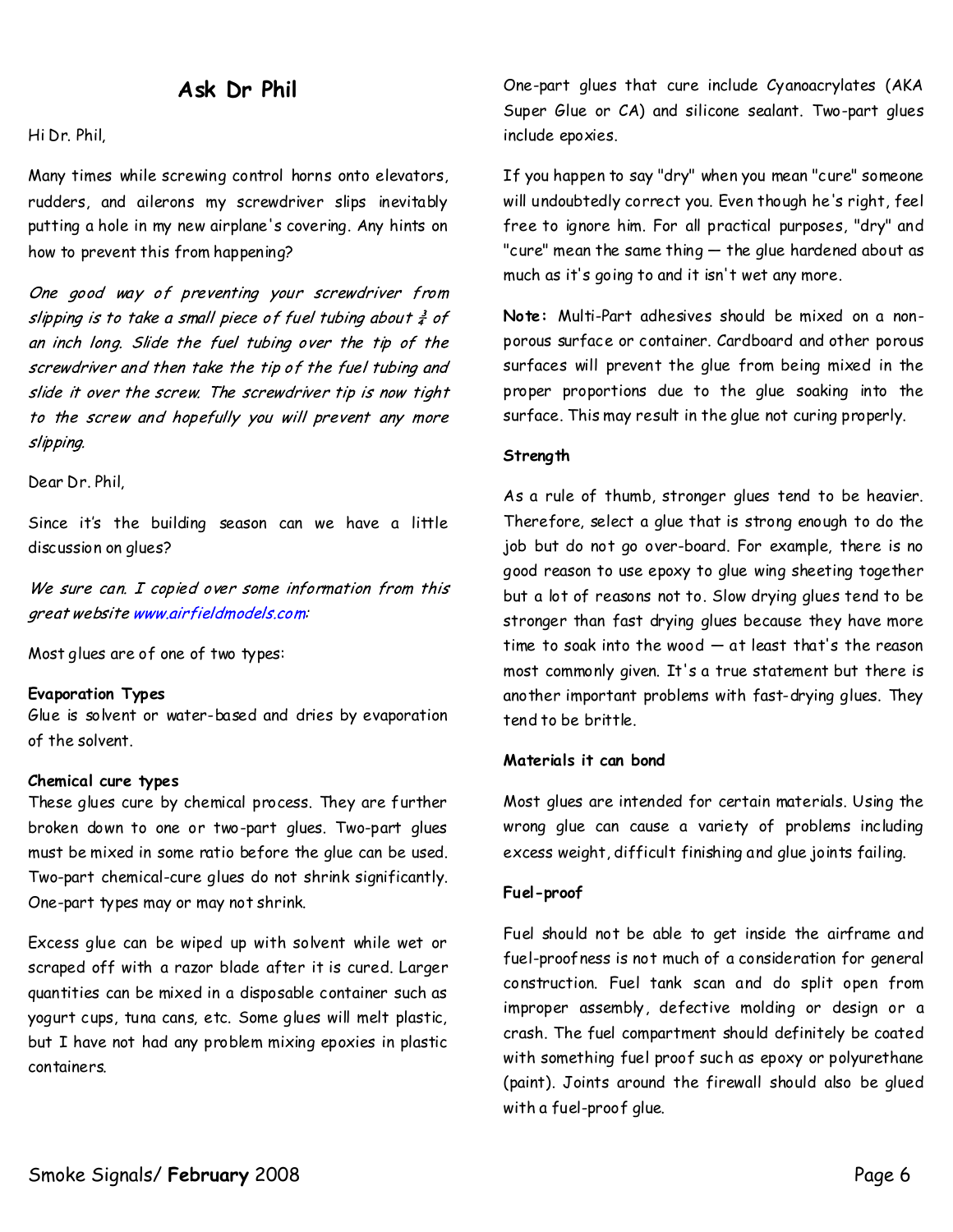#### **Sanding ease**

Often you will need to sand a glue joint between two pieces of wood. If the glue is significantly harder than the surrounding materials, the glue will not sand away at the same rate as the materials it is bonding. Usually this results in an unsightly ridge that will be seen under the final finish.

#### **Pot-Life**

How long the glue stays useable after it has been dispensed or mixed in an open container.

#### **Working time**

This is not the same as pot-life. Glues that cure tend to heat up. In the pot, they will cure faster than in a thin film. Therefore, many of these glues can still be worked after being applied to a part even though the glue in the pot is too thick to use.

**Tip:**The time given for epoxies is the working time, not the curing time. For example, 15 minute epoxy has a 15 minute working time. Cure time is usually 30-60 minutes depending on the brand and climate.

#### **Cure time**

Cure time is how long aglue takes to fully harden. Note that the time given is for practical purposes. Most glues that cure tend to continue the chemical curing process for months.

#### **Shelf-life**

All glues have a shelf life. This is how long it can sit on the shelf before it goes bad. My advice is to not buy any more glue than you can reasonably use within a year or so after you purchase it even though some glues have shelf lives of years. Shelf life is strongly affected by the climate (heat, humidity, UV light, etc.).

#### **Set (also Tack or Grab)**

Set is when the glue "grabs" but not when it is fully dried or cured. For solvent and water based glues this is when the glue reaches a state where the parts are firmly held

in place, but could be taken apart**—** possibly without damaging anything. For adhesives that cure, it is the stage where the glue has cured to the point where the parts are firmly bonded in place, but has not fully hardened.

#### **Surface Protection**

Sometimes an adhesive is used to protect a surface. This property can take precedence over bonding characteristics. For example, if you want a smooth, long lasting surface to mount a servo using foam tape, then epoxy is a good choice.

The strength of epoxy is irrelevant in this case. What is important is that exposed, cured epoxy withstands exposure to the environment better than many other adhesives while creating a non-porous surface that foam tape adheres to well.

Carpenter's glue is a bad choice because it shrinks as it dries so the surface won't be as flat and smooth as desired and it also breaks down if too exposed.

Hope this helps a little. Now unstuck your fingers and get back to building.

See you at the field, Dr. Phil

## **Lebanon Flea Market**

The Lebanon Radio Control Flea Market is March 8th. It is one of the largest R/C Flea Markets in the U.S.A. with over 600 tables. The Suffolk Aero Modelers are interested in running a bus from LI to Lebanon, leaving at 4:00AM and arriving there about 8:30AM just before the doors open. As of right now the cost would be  $$40$ round trip. The bus will leave the fairgrounds approx. 1:00PM and hopefully be back on Long Island by 5:00PM. There will be plenty of room in the luggage bays for storage. If interested, call or E-mail Richard Green at 631-957-5123 or rmgreen27@optonline.net. The cut-off date is February 13th, 2008.

**Thanks!**

**To Lou Pinto who donated the knife set as a prize for January's Show & Tell & Joe Cieslewicz for donating a plane to the Builder's Club**